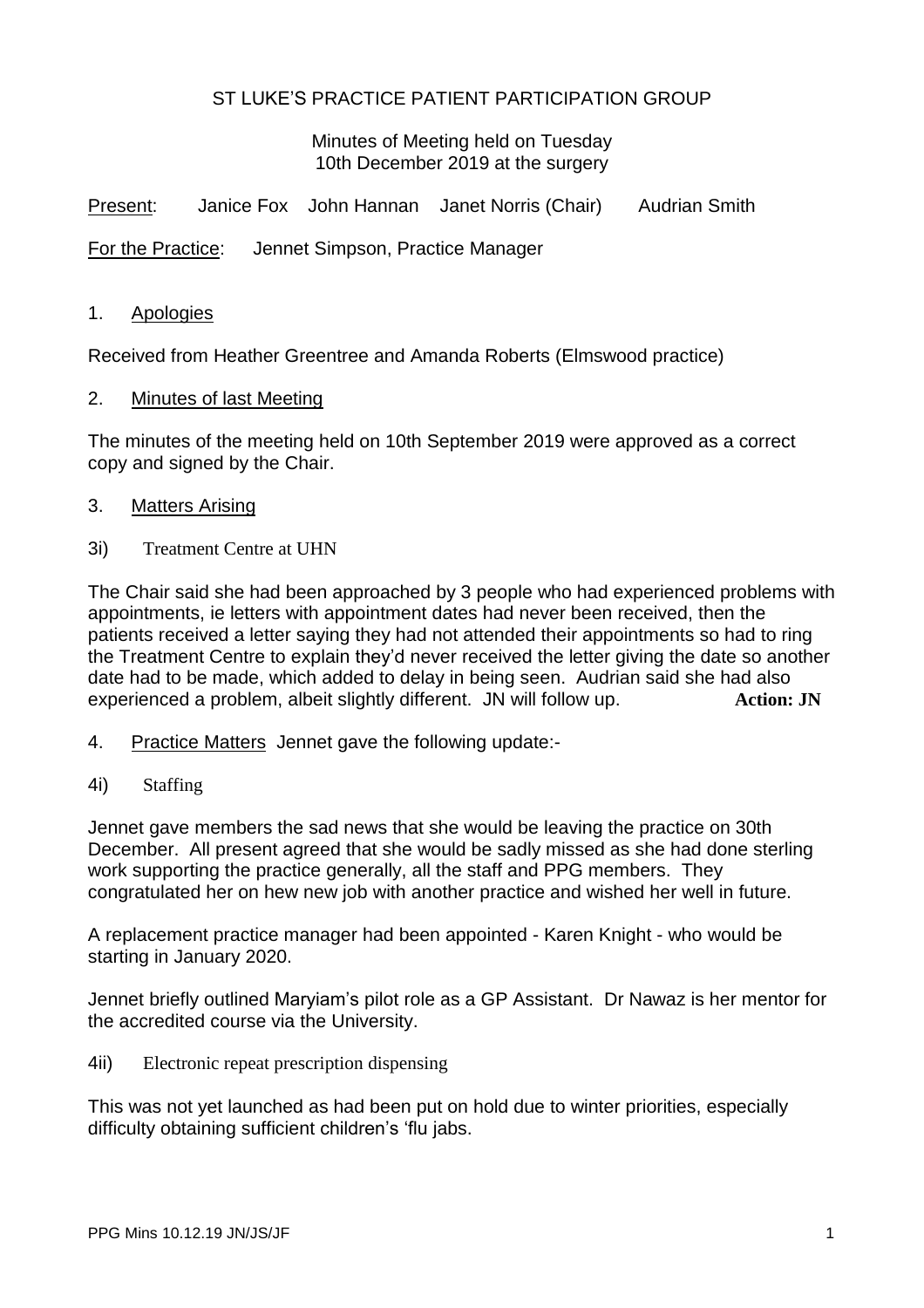# 4iii) Working of local Primary Care Network (PCN) & Integrated Care Systems (ICS)

Jennet outlined some of the difficulties due to the weighted list size and sharing of staff between 6 practices, plus the PCN has still to recruit a Clinical Pharmacist. She said the staff were employed by the Nottingham City GP Alliance, ie a social prescriber and a clinical pharmacist.

The weighted list size is calculated based on a Carr Hill formula which does not take into consideration deprivation affecting younger patients with mental health. Therefore the practices within the PCN have a lower income per population count. St Luke's also has the highest mental health patient percentage in the City.

# 5. PPG Business

The chair said she would complete the 2019 Annual Report after this meeting and welcomed nominations for Chair; she was asked to continue in the role for another year.

Jennet would confirm meeting dates for 2020. **Action: JS**

#### 6. Meetings attended by Members

Janice gave a very interesting talk on Nottingham University Hospitals Trust (NUH) Clinical Ethics Committee.

She told us that the purpose of the committee was to act as a sounding board for consultants and other medical staff who wished to have help deciding whether the treatment they were giving and the decisions they were making were the right ones. These discussions can help to decide a course of action or, with hindsight, to see if there could have been a better way forward and what could be learnt from the experience.

The Nottingham Committee was the very first in the country. This was because Alan Watson chaired the national centre for medical ethics. He set up the committee for University and City Hospitals (now combined as NUH) and chaired it for many years. Its members are consultants and other medical staff with several lay members with varying skills and/or experience. Janice has been there as a representative of patients and the public for some 18 years. She first joined the committee when Nottingham Community Health Council was asked to provide two members to provide a broad range of views.

The subjects that come to the committee were varied but certain themes recurred. For example the use of PEG feeding, given when the patient cannot feed by mouth, was often given in emergencies but can lead to later problems when the tube could be removed but this is a complex process that could lead to further problems.

End of life issues are often discussed and can be particularly difficult where the wishes of the patient were not known and relatives do not agree among themselves. The most difficult issues arise when children are involved. It is natural for parents to want to keep a child alive but there may be no realistic hope of recovery and the child is suffering.

More about the subjects that come to Ethics Committes can be gleaned from the Radio 4 programme, *Inside the Ethics Committee*, which has used cases from Nottingham several